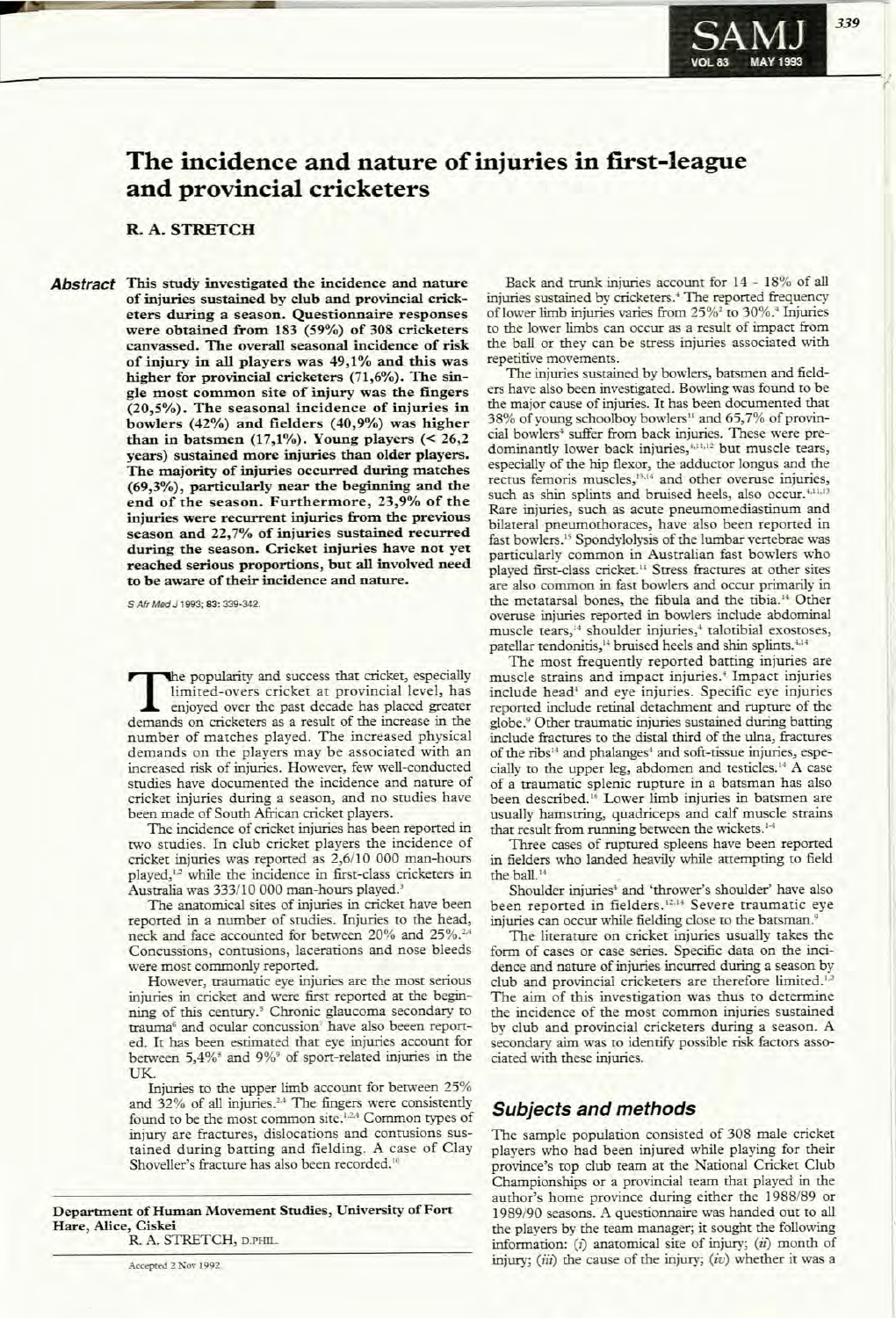recurrence of a previous injury; and  $(v)$  whether the injury had recurred again during the season. The players were required to complete the questionnaires and rerum them. The rerum rate was 59,4% (183 players). As this is considered a high response for a questionnaire study" a second questionnaire was not sent out.

An injury was defined as any physical damage that occurred during a match, practice or training session and prevented the player from completing the match, practice or training session. For the purpose of this survey the incidence of injury was expressed as a percentage of the total number of respondents. The injuries were grouped according to which of four areas in the body they affected: (i) the head, neck and face region; (ii) the upper limbs; (iii) the back and trunk; and  $(iv)$ the lower limbs. These injuries were classified according to whether they were batting, bowling or fielding injuries. To allow for comparisons between the phases of play during which the injuries were sustained, the number of injuries for each phase was then expressed as a percentage of the total number of injuries. A comparison was made showing the time of the season when the injury occurred. The off-season was defined as that period when no specific cricket practice or training was performed. The pre-season was when specific cricket practice, training and friendly matches were played. The season was defined as that period when official matches in the various competitions were played. No medical records were obtained from the injured players.

#### **Statistical analysis**

The Sample Statistical Analysis System (SAS) was used to compute univariate statistics, frequency distributions and to perform cross-tabulations. The  $\chi^2$ -test was used to document the differences in frequency of injury among subpopulations of players.

# **Results**

Ten of the cricketers in this investigation had played cricket at international level and 104 at provincial level. The remaining 69 had played only first-league cricket. The respondents were 54 batsmen, 56 all-rounders, 55 bowlers and 18 wicket-keepers. The age, body mass and stature of the cricket players were  $26.2 \pm 5.0$  years, 81,6  $±$  9,0 kg and 181,7  $±$  7,0 cm, respectively.

The training histories of the respondents are detailed in Fig. 1. During the off-season 58,5% of the respondents spent no time practising or training. In the preseason period 68,5% of the respondents spent between 1 hour and 6 hours a week practising and training specifically for cricket. During the season 48,4% and



51,6% of the respondents spent 1 - 6 hours and more than 6 hours per week, respectively, practising and train**ing.**

A total of 88 injuries were reported by the respondents. The seasonal incidence of cricket injuries in this group was thus 48,1%. These included injuries to the head, neck and face  $(9,1\%)$ , upper limbs  $(34,1\%)$ , back and trunk (19,3%) and lower limbs (37,5%) (Table 1). The incidence of injuries in provincial cricketers  $(71,6\%)$  was higher than in club cricketers  $(28,4\%)$ , although this was not statistically significant *(P> 0,05).* Bowling (42%) and fielding (40,9%) accounted for the majority of all injuries sustained. Most bowling injuries affected the lower limbs (51,4%) and the back (40,5%). Fielding injuries were sustained mainly in the upper limbs  $(26,1\%)$ . The batting injuries  $(17,1\%)$  were predominantly muscle strains and impact injuries (Table 1).

#### TABLE I.

| Phase of play during which injuries occurred (%) |  |  |  |  |  |
|--------------------------------------------------|--|--|--|--|--|
|--------------------------------------------------|--|--|--|--|--|

|                       | <b>Bowling</b> | Batting | Fielding | Total |
|-----------------------|----------------|---------|----------|-------|
| Head, neck and face   |                | 4,5     | 4,6      | 9,1   |
| <b>Upper limbs</b>    | 3.4            | 4.6     | 26.1     | 34.1  |
| <b>Back and trunk</b> | 17,0           | 2,3     |          | 19.3  |
| Lower limbs           | 21.6           | 5.7     | 10.2     | 37,5  |
| Total                 | 42.0           | 17.1    | 40.9     | 100,0 |

The recovery time from injuries sustained in the different anatomical areas is shown in Table IT. Twenty- . three per cent of the injuries were severe enough to prevent the cricketers' rerum to play for more than 21 days, while 47,8% and 27,2% of those injured were not able to practise or play for between 1 and 7 days, and 8 and 21 days, respectively.

#### TABLE 11. **Recovery time from injury** (%)

|                       | $1 - 7d$ | $8 - 21d$ | >21d |  |  |
|-----------------------|----------|-----------|------|--|--|
| Head, neck and face   | 6.8      | 2,3       |      |  |  |
| <b>Upper limbs</b>    | 17.1     | 6,8       | 10,2 |  |  |
| <b>Back and trunk</b> | 11,4     | 4,5       | 3.4  |  |  |
| Lower limbs           | 12,5     | 14.8      | 10.2 |  |  |
| Total                 | 47,8     | 28,4      | 23,8 |  |  |

Table III shows the number of injuries sustained in the four anatomical regions during matches alone, practices alone or during matches and practices. Most injuries occurred during matches (69%).

| TABLE III. |                                                 |  |  |
|------------|-------------------------------------------------|--|--|
|            | Injuries sustained during matches and practices |  |  |
|            |                                                 |  |  |

|                       | Match | Practice | Match/<br>practice | $\%$ |
|-----------------------|-------|----------|--------------------|------|
| Head, neck and face   | 6     | 2        |                    | 9.1  |
| <b>Upper limbs</b>    | 22    |          |                    | 34.1 |
| <b>Back and trunk</b> | 9     | 5        | 3                  | 19.3 |
| Lower limbs           | 24    | 9        |                    | 37,5 |
| Total $(%)$           | 69    | 26       | 5                  | 100  |

The total number of injuries among respondents in each month during the pre-season period and the season is depicted in Fig. 2. In the pre-season period most injuries occurred in the last month before the season began. During the season most injuries occurred early\_ or late in the season.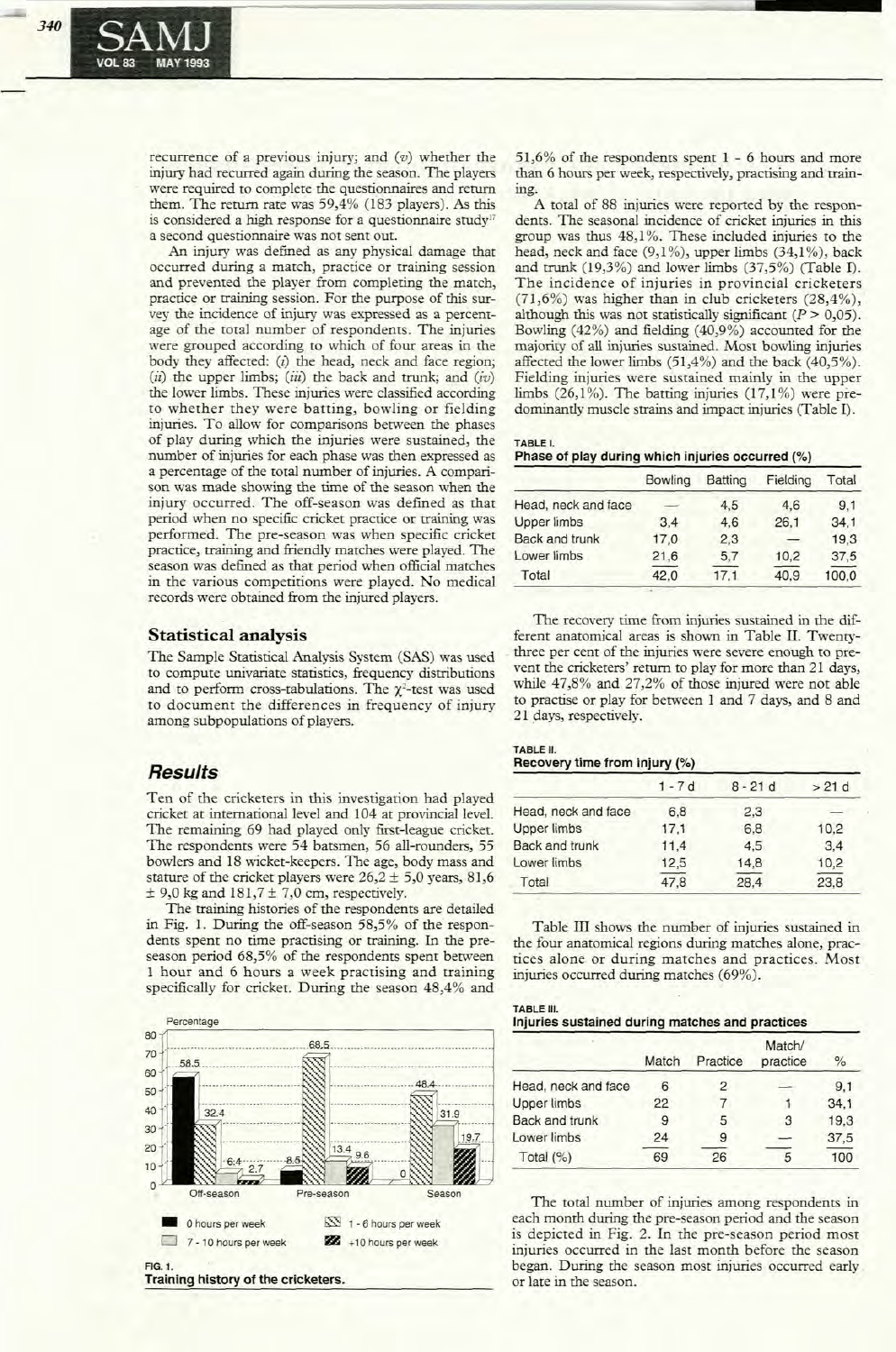



**-**

Month of occurrence of 75 injuries - 10 subjects did not indicate when the injury occurred and 3 injuries occurred during the off-season.

### **Discussion**

The principal finding of this study was that cricket injuries are common in club and provincial players (48/100 players per season). Most injuries were to the upper and lower limbs; bowlers and fielders are most often affected. Most injuries occur during matches and 29% of injuries are severe enough to prevent the cricketer from returning to play for more than 21 days. .

The high seasonal incidence of injuries is probably a result of the respondents' playing a lot of cricket. Provincial cricketers attend provincial team practices and play at least 30 days of provincial cricket a season, as well as attend provincial practices. In addition, they play in matches and practices for their clubs. This is more physically demanding and makes them more susceptible to injuries. However, a limitation of this study is the 59% response rate to the questionnaire. This could also account for the high reported incidence of injuries in the respondents. Injured players may be more likely to respond to a questionnaire than non-injured players.

The most common anatomical sites of injury were the lower  $(37,5\%)$  and upper limbs  $(34,1\%)$ , as reported in other studies.<sup>1-3</sup> These upper limb injuries were predominantly to the fingers (20,5%) and occurred while fielding, catching and batting. Lower limb injuries were mainly hamstring, quadriceps and calf muscle strains.

Injuries occurred mostly in bowlers (42%) and were more common in the fast to medium-fast bowlers. This is consistent with the findings of other researchers.<sup>12,4</sup> The major cause of bowling injuries was not a single factor but rather a combination of factors.<sup>11,12,15,18</sup> These included one or more of the following: inadequate physical and/or physiological attributes, postural defects, poor bowling technique or high physical demands on young fast bowlers.

Batting injuries were common but were mostly impact injuries to the head and face as a result of either the ball deflecting off the bat or the batsman ducking into the ball. In two of these cases the batsman was wearing a helmet with ear-pieces only, while in the other two cases no helmet was worn. Five injuries to batsmen resulted from being struck on the hand and lower arm by fast bowlers. Batsmen should thus be encouraged to wear protective helmets and forearm protectors, while cricket equipment manufacturers may need to investigate the possibility of increasing the protection afforded by barring gloves.

hamstring, quadriceps and calf muscle strains. These injuries were sustained in matches while they were running between the wickets. These results should encourage batsmen to practise this skill by including it in their training sessions. To stimulate the actual match situation they should practise this running between the wickets with their full kit on, as well as place more emphasis on strength and flexibility training.

The majority of injuries (69%) are sustained during matches; this could be the result of a number of factors, e.g.: (*i*) sudden increase in the length of bowling spell(s) during a match, as opposed to the amount of bowling usually performed in the nets;  $(ii)$  attempts to bowl too fast; (iii) captains over-bowling a bowler who is performing well; (iv) a bowler returning for subsequent bowling spells, often without adequate recovery from a previous bowling spell;  $(v)$  a sudden increase in the number of matches played; (vi) inadequate warming up before bowling, barring and fielding; and *(viz)* return to match play too soon after an injury. A further explanation for the higher incidence of injuries in matches could be that the players are more likely to try that little bit harder in a match than a practice, predisposing them to more injuries.

Of concern to cricket coaches, administrators and those involved with training and rehabilitation of the injured cricketer is the amount of time lost through injury. Severe injuries were predominantly fractures to the upper limbs caused by impact when batting and fielding, and lower limb muscle strains and overuse injuries normally associated with repetitive movement. Of the injuries sustained, 23,9% were a recurrence of an old injury, while 22,7% of the new injuries sustained were re-aggravated during the same season. A possible explanation for this may be that the South African season, particularly at provincial level, is comparatively short; this causes players to rush back to play in matches too soon after an injury. This situation could be exacerbated by the lack of adequate training and rehabilitation.

This study shows that injuries tend to occur during specific stages of the season. The many pre-season friendly matches and the fact that the first half of the season is made up predominantly of limited-overs cricket, particularly at provincial level, could be partly to blame for the high number of injuries during that part of the season. A large percentage of players do no off-season training  $(60,1\%)$  and then go into concentrated fitness and skill training sessions early in the season. This, combined with the fact that limited-overs cricket requires a greater physical work-rate from the players when fielding and running between the wickets, makes them more susceptible to injury. The players who took part in off-season training were better able to adapt to these early season demands and were thus at less risk of injury. Furthermore, the increase in the number of injuries towards the end of the season would appear to be a result of the many league and provincial finals in the various competitions. The slight decrease in the number of injuries suffered during January might be the result of the break from club fixtures over the holiday season, as well as the increased number of 3-day firstclass games which are not as physically demanding as the limited-overs games.

The incidence and nature of injuries sustained by club and provincial cricketers during a season have been presented. The high incidence of severe injuries recorded needs to be addressed by those involved in cricket the players, coaches, administrators and medical personnel. Many of the injuries were either a recurrence of an injury from the previous season, or recurred again during the season. Bowlers, especially fast to medium-fast